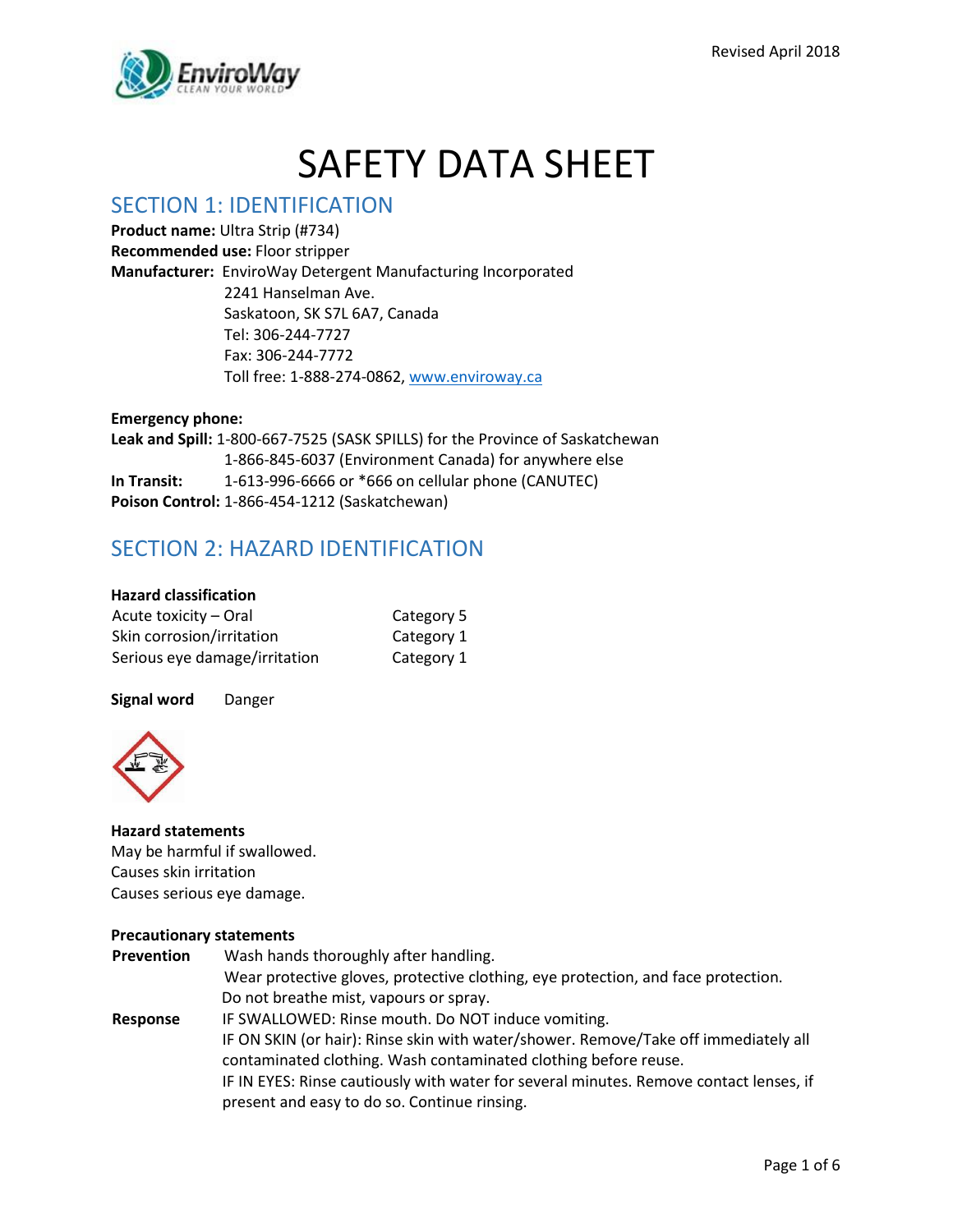

IF INHALED: Remove person to fresh air and keep comfortable for breathing. Immediately call a POISON CENTRE or doctor/physician.

**Storage** Store locked up.

**Disposal** Dispose of in accordance with local regulations at government approved waste sites.

### SECTION 3: COMPOSITION

The following ingredients have hazardous properties:

| Ingredient              | CAS#          | % by weight |
|-------------------------|---------------|-------------|
| Disodium metasilicate   | 6834-92-0     | $1 - 5$     |
| <b>Tetrasodium EDTA</b> | $64 - 02 - 8$ | $1 - 5$     |
| Glycol ether EB         | 111-76-2      | $10 - 20$   |
| Sodium xylene sulfonate | 1300-72-7     | $1 - 5$     |
| Monoethanolamine        | 141-43-5      | $10 - 20$   |
| Potassium hydroxide     | 1310-58-3     | $<$ 5       |

Ingredients not shown are either not hazardous or present below cut-off values. Ranges shown are due to batch-to-batch variation.

### SECTION 4: FIRST AID MEASURES

**IF SWALLOWED:** Rinse mouth. Do NOT induce vomiting. Immediately call a POISON CENTRE/doctor. **IF ON SKIN (or hair):** Rinse skin with water/shower. Remove/Take off immediately all contaminated clothing. Immediately call a POISON CENTER or doctor/physician.

**IF IN EYES:** Rinse cautiously with water for several minutes. Remove contact lenses, if present and easy to do so. Continue rinsing. Seek immediate medical attention.

**IF INHALED:** Remove victim to fresh air and keep at rest in a position comfortable for breathing. If experiencing respiratory symptoms: Call a POISON CENTRE or doctor/physician.

### SECTION 5: FIRE FIGHTING MEASURES

#### **Flammable:** Yes

**Means of Extinction:** Use water spray, alcohol-resistant foam, dry chemical or carbon dioxide. Do not use a direct water stream.

**Flashpoint:** Information not available

**Special Fire Fighting Procedures:** Use water spray to keep containers cool. Fire fighters should wear selfcontained breathing apparatus and full protective clothing.

# SECTION 6: ACCIDENTAL RELEASE MEASURES

**Leak and Spill Procedures:** Remove all the ignition sources. Recover free liquid. Ventilate the affected area. Wear protective equipment including rubber boots and rubber gloves. Always wear eye protection. For small spills or drips, wipe up and dispose off in DOT approved containers. For larger spills, contain by surrounding with soil or other non-combustible sorbent material and then pump into DOT approved waste containers. Or absorb with non-combustible sorbent material, place residue in DOT approved waste containers. Keep out of sewers, storm drains, surface waters and soils. Flush area with water after the material is absorbed. After dilution with water, the material can be neutralized.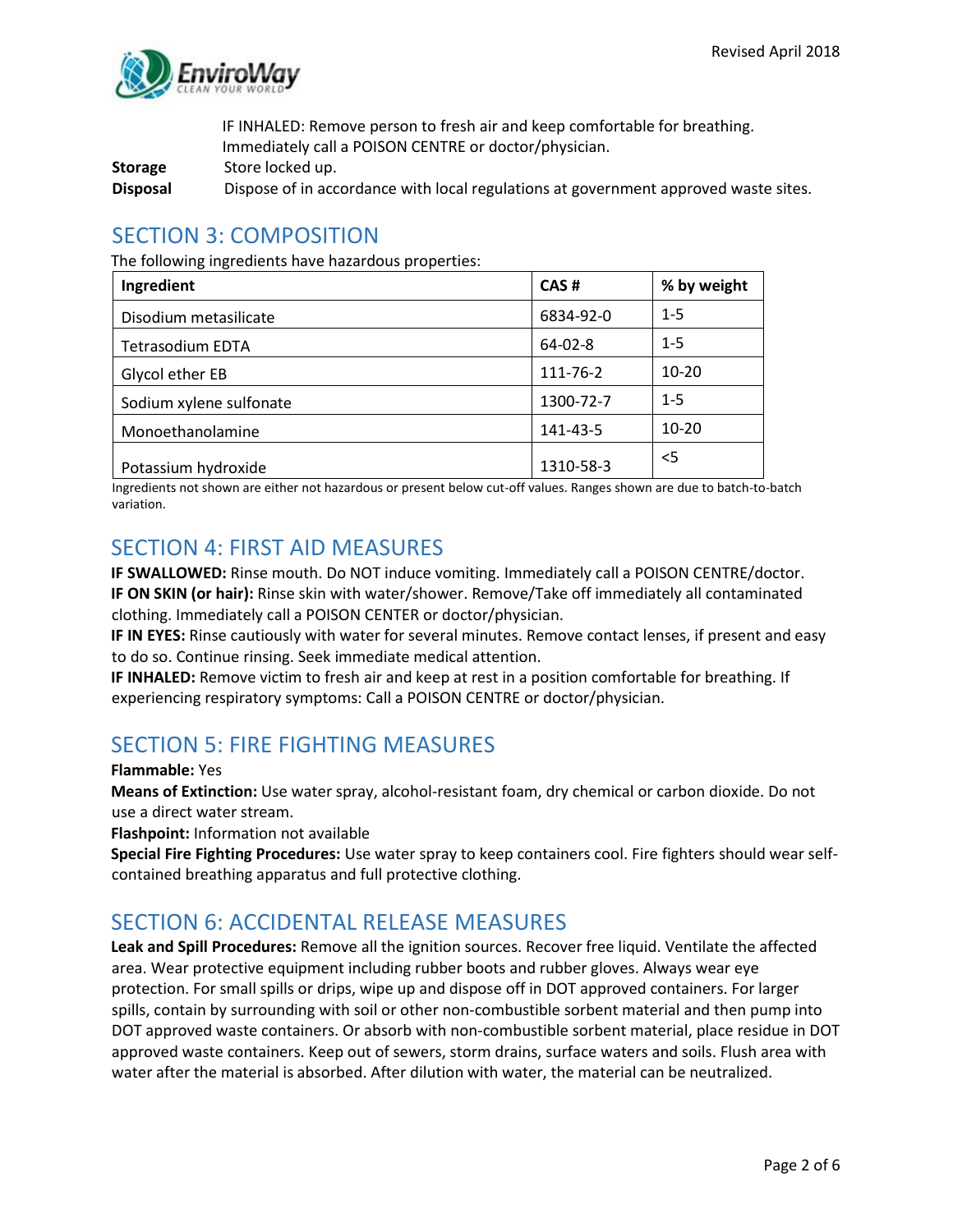

### SECTION 7: HANDLING AND STORAGE

**Handling Procedures and Equipment:** Handle in accordance with good industrial hygiene. Avoid contact with skin and eyes.

**Storage Requirements:** Store in normal room temperature and a well-ventilated place away from incompatible materials. Keep containers tightly closed when not in use. Wash thoroughly after handling.

#### **\*\*\*KEEP OUT OF REACH OF CHILDREN\*\*\***

# SECTION 8: PERSONAL PROTECTION

| Ingredient              | Exposure limit -<br><b>ACGIH</b>                              | <b>Exposure limit - OSHA</b>                                            | Exposure limit -<br><b>IDLH</b> |
|-------------------------|---------------------------------------------------------------|-------------------------------------------------------------------------|---------------------------------|
| Disodium metasilicate   | Not available                                                 | Not available                                                           | Not available                   |
| <b>Tetrasodium EDTA</b> | Not available                                                 | Not available                                                           | Not available                   |
| Glycol Ether EB         | TLV 20ppm / $96mg/m3$                                         | PEL 25ppm / $120$ mg/m <sup>3</sup><br>(skin)                           | Not available                   |
| Sodium Xylene Sulfonate | Not available                                                 | Not available                                                           | Not available                   |
| Monoethanolamine        | TLV 3ppm / $7.5$ mg/m <sup>3</sup> , STEL<br>6ppm / $15mg/m3$ | PEL 3ppm / $7.5$ mg/m <sup>3</sup> ,<br>STEL 3ppm / 15mg/m <sup>3</sup> | Not available                   |
| Potassium hydroxide     | Not available                                                 | Not available                                                           | Not available                   |

**Gloves:** Use rubber or plastic gloves.

**Respirator:** Use NIOSH/MSHA approved equipment (full face-pipe recommended) when air-borne exposure limits are exceeded. If used, full face pipe replaces need for face shield and chemical goggles. A respirator is not normally required if used under no vapours or mists.

**Eye:** Use chemical safety glasses if chances of splashes.

**Clothing:** Wear long sleeved shirt and trousers. Wear face shield and a chemical resistant apron that provides a barrier when splashing is likely. Launder contaminated clothing and clean protective equipment before reuse.

**Other (Specify):** Keep eye wash and safety shower available nearby.

# SECTION 9: PHYSICAL AND CHEMICAL PROPERTIES

**Appearance:** Bright yellow liquid **Odour:** Mild chemical scent **Odour Threshold (ppm):** Information not available **pH:** 13.1 **Freezing Point:** Not available **Initial Boiling Point/Range:** Information not available **Flash point:** Expected to be >65°C and < 93°C **Evaporation Rate:** Information not available **Flammability:** Combustible liquid **Upper/lower flammability/explosive limit:** Information not available **Vapour Pressure (mmHg):** Information not available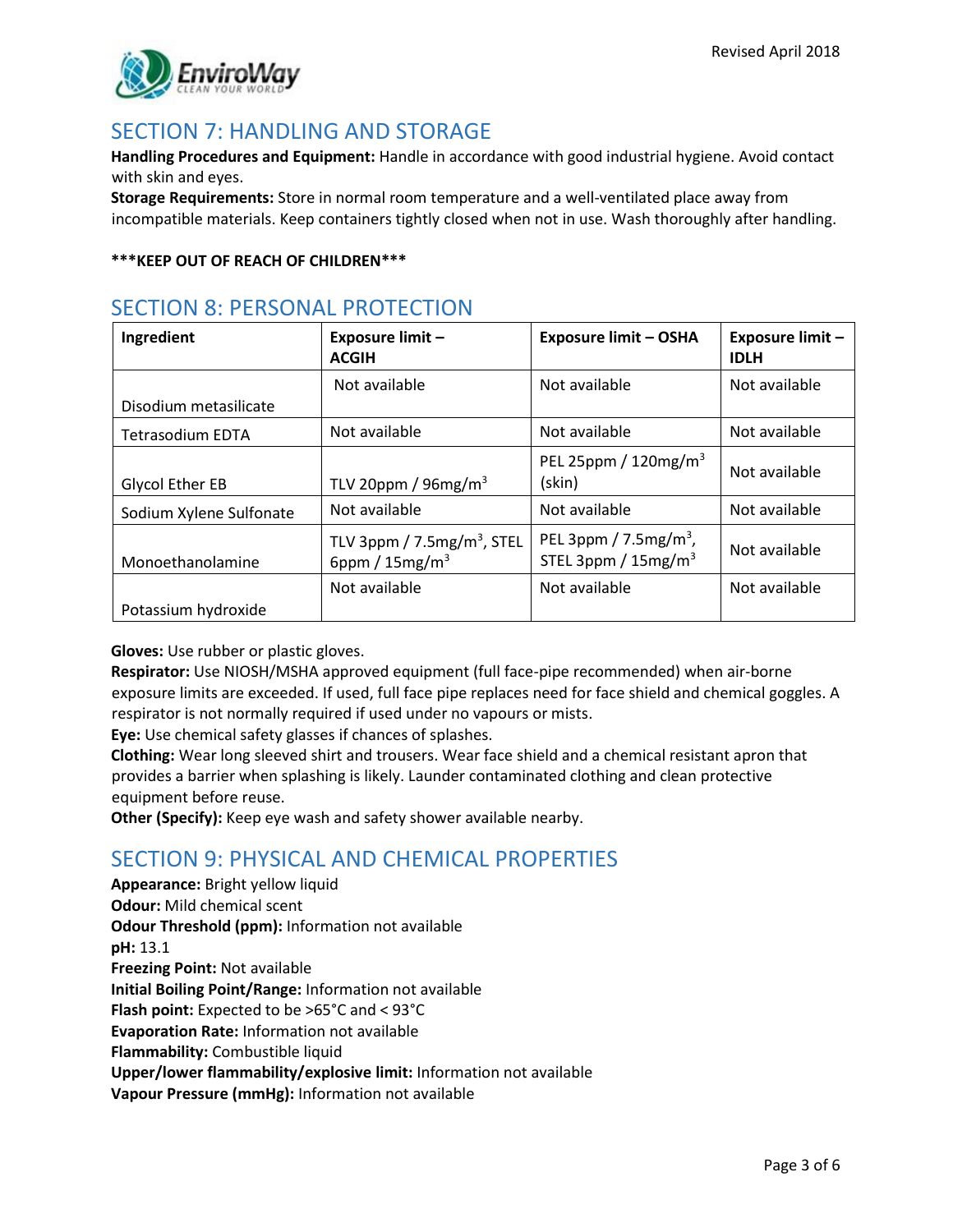

**Vapour Density (air = 1):** Information not available **Relative density:** 1.22 **Solubility in Water:** Soluble **Partition coefficient:** Information not available **Auto-ignition temperature:** Information not available **Decomposition temperature:** Information not available **Viscosity:** Information not available

### SECTION 10: STABILITY AND REACTIVITY

**Chemical Stability:** Stable

**Hazardous Polymerization:** Will not occur.

**Materials to Avoid:** Avoid strong oxidizers, strong acids, halogenated solvents, open flames, welding arcs, or other high temperature sources.

**Hazardous Decomposition Products:** May liberate carbon dioxide, carbon monoxide or nitrogen oxides

# SECTION 11: TOXICOLOGICAL INFORMATION

| Ingredient              | LD50 oral<br>$(mg/kg)$ (rat) | LD50 dermal<br>(mg/kg) | <b>LC50</b> inhalation<br>(mg/L) |
|-------------------------|------------------------------|------------------------|----------------------------------|
| Disodium metasilicate   | 1280                         | Not available          | Not available                    |
| <b>Tetrasodium EDTA</b> | Not available                | Not available          | Not available                    |
| Glycol Ether EB         | 470                          | 400                    | 486                              |
| Sodium Xylene Sulfonate | 7200                         | 2000                   | Not available                    |
| Monoethanolamine        | 1515                         | 1025                   | >1212                            |
| Potassium hydroxide     | 273                          | Not available          | Not available                    |

#### **EFFECTS OF ACUTE EXPOSURE:**

**Skin Contact:** Can cause severe skin burns.

**Eye Contact:** Causes serious eye damage. Corneal injury is also possible and that may result in blindness. **Inhalation:** Vapours are irritating to the eyes, nose and throat.

**Ingestion:** May be harmful if swallowed. Causes headaches, dizziness, nausea, vomiting, burning in mouth, stomach cramps, and diarrhoea.

**Germ cell mutagenicity:** Not applicable **Carcinogenicity:** Ethylene Glycol Monobutyl Ether is listed as an IARC Group 3 carcinogen: not classifiable as to its carcinogenicity in humans **Reproductive toxicity:** Not applicable **STOT single exposure:** Not applicable **STOT repeated exposure:** Not applicable **Aspiration hazard:** Not applicable

**Routes of exposure:** Ingestion, inhalation, skin/eye exposure

**EFFECTS OF CHRONIC EXPOSURE: Skin Contact:** Not known. **Eye Contact:** Not known.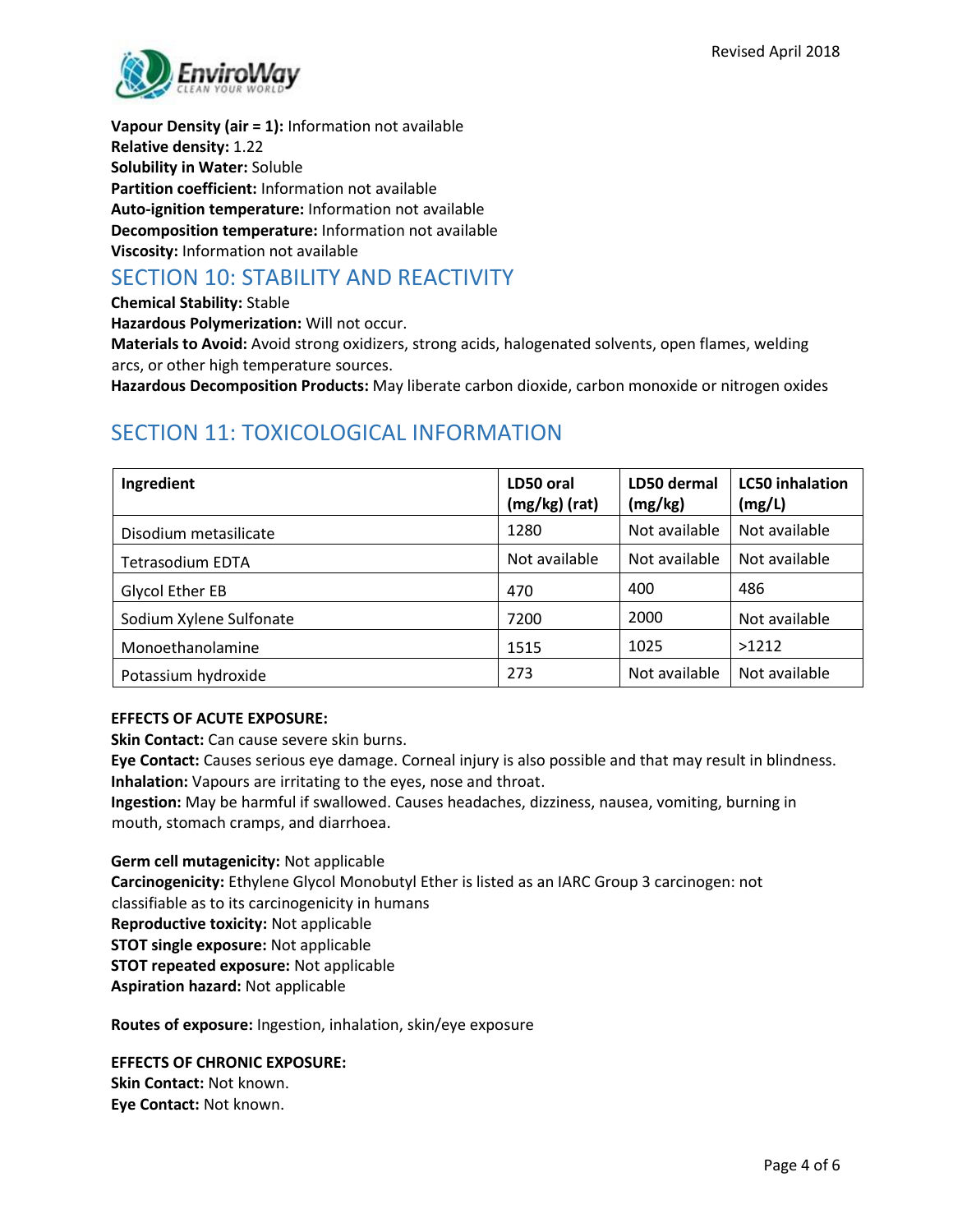

**Ingestion:** Not known

**Numerical measures of toxicity: Oral**: LD50 3,299 mg/kg **Dermal**: LD50 4,030 mg/kg **Inhalation**: LC50 6,166 mg/L

# SECTION 12: ECOLOGICAL INFORMATION

**Ecotoxicity:**

| Ingredient              | <b>Fish</b>                                            | <b>Crustaceans</b>                                  | Algae                                                           |
|-------------------------|--------------------------------------------------------|-----------------------------------------------------|-----------------------------------------------------------------|
| Disodium metasilicate   | LC <sub>50</sub> (96h): 210mg/L<br>(Danio rerio)       | $EC_{50}$ (48hr) 1700mg/L<br>(Daphnia magna)        | EC <sub>50</sub> (72h): 207mg/L<br>(Desmodesmus<br>subspicatus) |
| <b>Tetrasodium EDTA</b> | $LC_{50}$ (96h): > 500 mg/L<br>(Leuciscus idus)        | $EC_{50}$ (48h): > 100 mg/L                         | Not available                                                   |
| Glycol Ether EB         | $LC_{50}$ (96h): 1490 mg/L<br>(Lepomis macrochirus)    | EC <sub>50</sub> (24h): 1700mg/L<br>(Daphnia magna) | $EC_{50}$ :720 mg/L<br>(Pseudokirchnerella<br>subcapitata)      |
| Sodium Xylene Sulfonate | $LC_{50}$ (96h): >1000 mg/L                            | $EC_{50}$ (48h): >40.3 mg/l<br>(Daphnia magna)      | $EC_{50}$ (96h): >230 mg/L                                      |
| Monoethanolamine        | $LC_{50}$ (96hr): 176mg/litre<br>(Oncorhynchus mykiss) | $EC_{50}$ (48h) 76mg/L<br>(Daphnia magna)           | $EC_{50}$ :18mg/L<br>(Scenedesmus<br>subspicatus)               |
| Potassium hydroxide     | LC <sub>50</sub> (96 hrs): 80mg/L<br>(Mosquito fish)   | $EC_{50}$ (48 h): 60mg/L<br>(Daphnia magna)         | Not available                                                   |

**Persistence and Degradability:** No information available.

**Bioaccumulation/Accumulation:** No information available.

**Mobility:** No information available.

**Other adverse effects:** An environmental hazard cannot be excluded in the event of unprofessional handling or disposal.

# SECTION 13: DISPOSAL CONSIDERATIONS

**Waste Disposal:** Dispose of in accordance with local regulations at government approved waste sites.

### SECTION 14: TRANSPORT INFORMATION

**Special Shipping Information:** None

**TDG (Canada) TDG Proper Shipping Name:** Corrosive liquid, basic, inorganic, n.o.s. (Potassium hydroxide) **Hazard Class:** Class 8 **UN Number:** UN3266 **Packing Group:** III